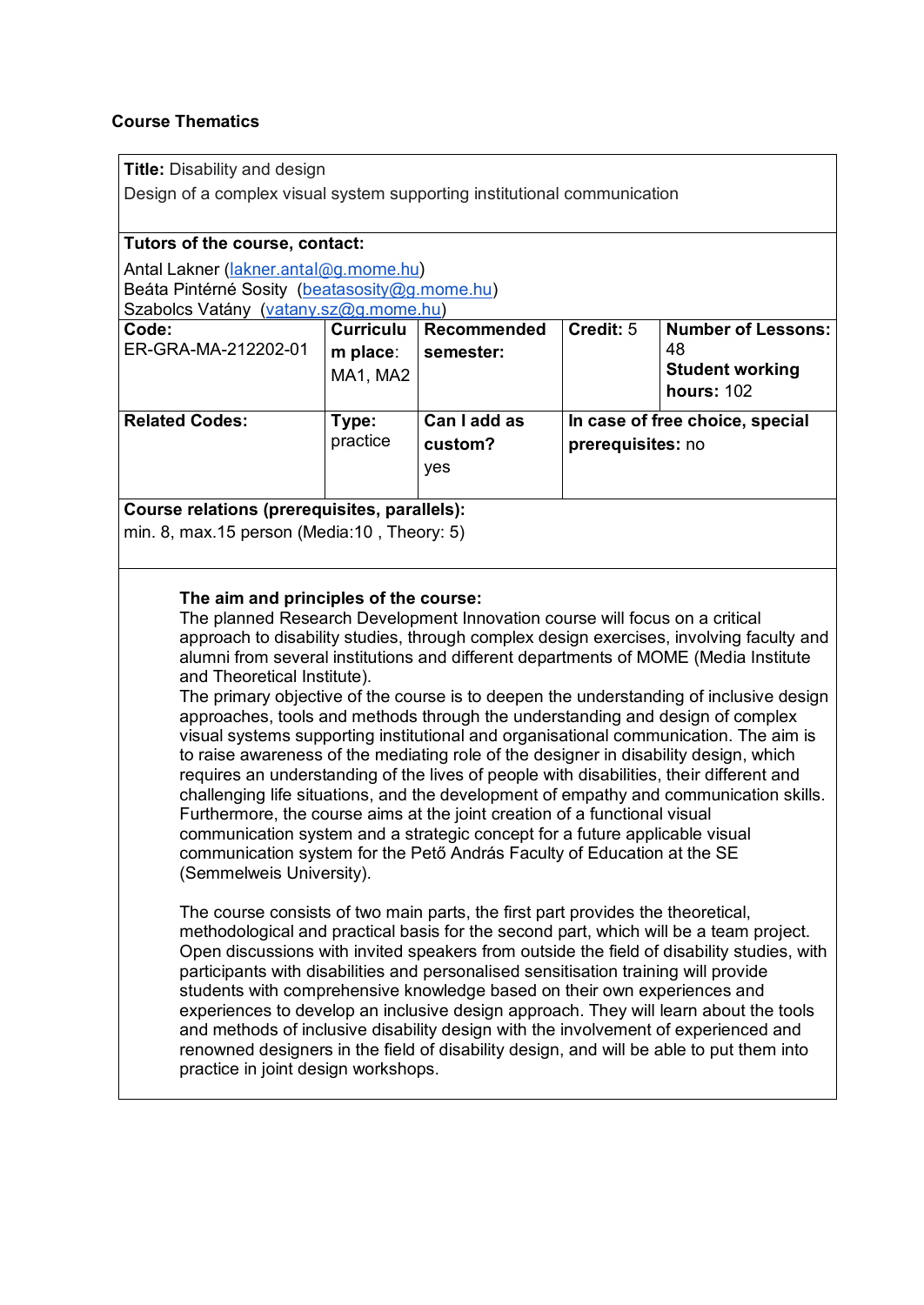## **Learning outcomes**

(professional and general competencies to be developed):

#### Knowledge:

- learn about the main concepts and areas of disability studies
- learn about the methods and tools of disability and inclusive design
- be supported in sensitisation training and in an interdisciplinary educationalresearch environment to develop a disability and inclusive design approach
- learn to design complex visual systems that support institutional communication

### Ability:

- design a complex visual system to support institutional communication
- broaden their knowledge of disability and inclusive design
- a basic orientation in the field of disability studies
- organise and take responsibility for group work
- to be open to collaborations in the field of disability and inclusive design
- communication based on mutual understanding and empathy, both with people with disabilities and with the institutions and organisations representing and supporting them

### Attitude:

- developing a socially sensitive, inclusive design approach
- Developing an innovative, reflective design attitude
- Recognition and understanding of application-specific problems encountered in the design process, proactively seeking solutions

Autonomy and responsibility:

- a sense of responsibility for the design work and the social cause
- the ability to assess, in partnership with the community, the design process
- social problems related to disability
- ability to assess own design responsibilities in disability-related design
- place design work in a broader context and understand the impact of design work on social inclusion

## **Topics to be processed within the course:**

disability design, inclusive design, universal design, disability studies, disability types, critical disability studies and related issues in design culture, branding, complex identity, disability and communication

## **Peculiarities of learning organization / process organization:**

- sensitisation training with a visit to an institution
- practical, visual and discursive exercises
- empathic skills development
- interdisciplinary research
- lectures and round table discussions
- 1. Introductory lectures: disability and design. Invited speakers: Bálint Veres, Bence Kiss, Fanni Huszár, Emese Solti, Sára Weichinger